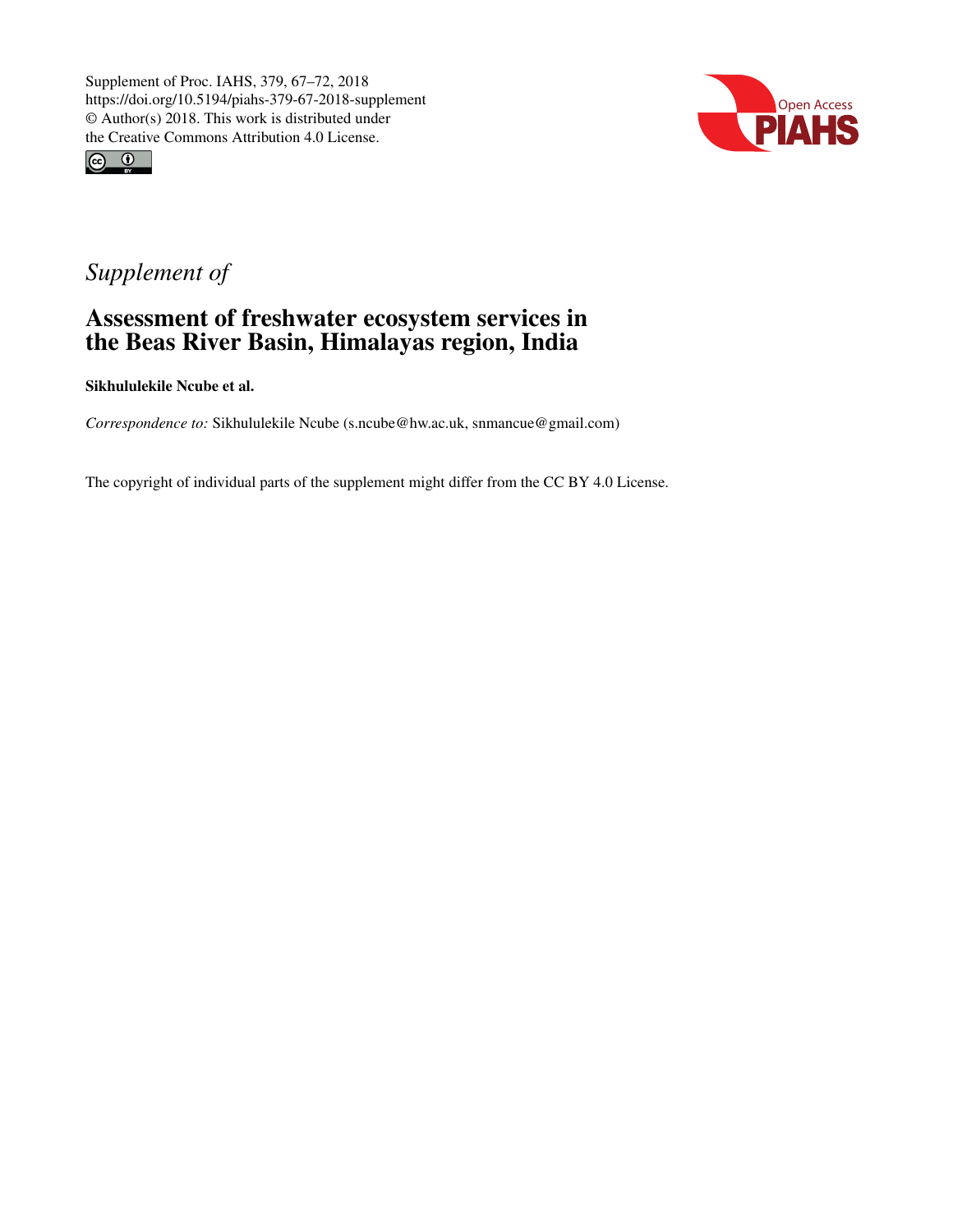## **Supplementary material (S1) for Methods section 2.3: Lotic invertebrate Index for Flow Evaluation (LIFE) scoring system**

Table S1.1: Freshwater macroinvertebrate flow groups, their ecological associations and defined current velocities.

| Group | <b>Ecological flow association</b>                  | <b>Mean current velocity</b>                    |
|-------|-----------------------------------------------------|-------------------------------------------------|
|       | Taxa primarily associated with rapid flows          | Typically $>100$ cms <sup>-1</sup>              |
| П.    | Taxa primarily associated with moderate to fast     | Typical $20-100$ cms <sup>-1</sup>              |
|       | flows                                               |                                                 |
| III.  | Taxa primarily associated with slow to sluggish     | Typically $\langle 20 \text{ cm} \text{s}^{-1}$ |
|       | flows                                               |                                                 |
|       | IV. Taxa primarily associated with flowing (usually |                                                 |
|       | slow) and standing waters                           |                                                 |
| V.I   | Taxa primarily associated with standing waters      |                                                 |
| VI.   | Taxa frequently associated with drying or drought   |                                                 |
|       | impacted sites                                      |                                                 |

Table S1.2: Macroinvertebrate abundance categories

| Category | Estimated number of individuals in sample. |
|----------|--------------------------------------------|
|          |                                            |
| $1 = A$  | 1-9                                        |
| $2 = B$  | 10-99                                      |
| $3=C$    | 100-999                                    |
| $4=D$    | 1000-9999                                  |
| $5 = E$  | $10000+$                                   |

LIFE calculation is based on assigning flow scores (values between 1 and 12) for each scoring taxon present in the sample according to its assigned flow group association and its estimated abundance class shown in the table below. The value of LIFE is the average of the flow scores for each of the taxa present in the sample:

$$
LIFE = \sum_{i=1}^{n} f_{si}/n
$$

Table S1.3: Flow scores (fs) for different abundance categories of taxa associated with each flow group  $(I - VI)$ 

| <b>Flow group</b> |                   | <b>Abundance categories</b> |              |                  |           |  |  |
|-------------------|-------------------|-----------------------------|--------------|------------------|-----------|--|--|
|                   |                   | (A)                         | $\angle$ (B) | 3 <sub>(C)</sub> | 4/5/(D/E) |  |  |
|                   | Rapid             |                             |              |                  | 12        |  |  |
|                   | Moderate/fast     |                             |              | 10               |           |  |  |
| III               | Slow/sluggish     |                             |              |                  |           |  |  |
| IV                | Flowing/standing  |                             |              |                  |           |  |  |
|                   | <b>Standing</b>   |                             |              |                  |           |  |  |
|                   | Drought resistant |                             |              |                  |           |  |  |